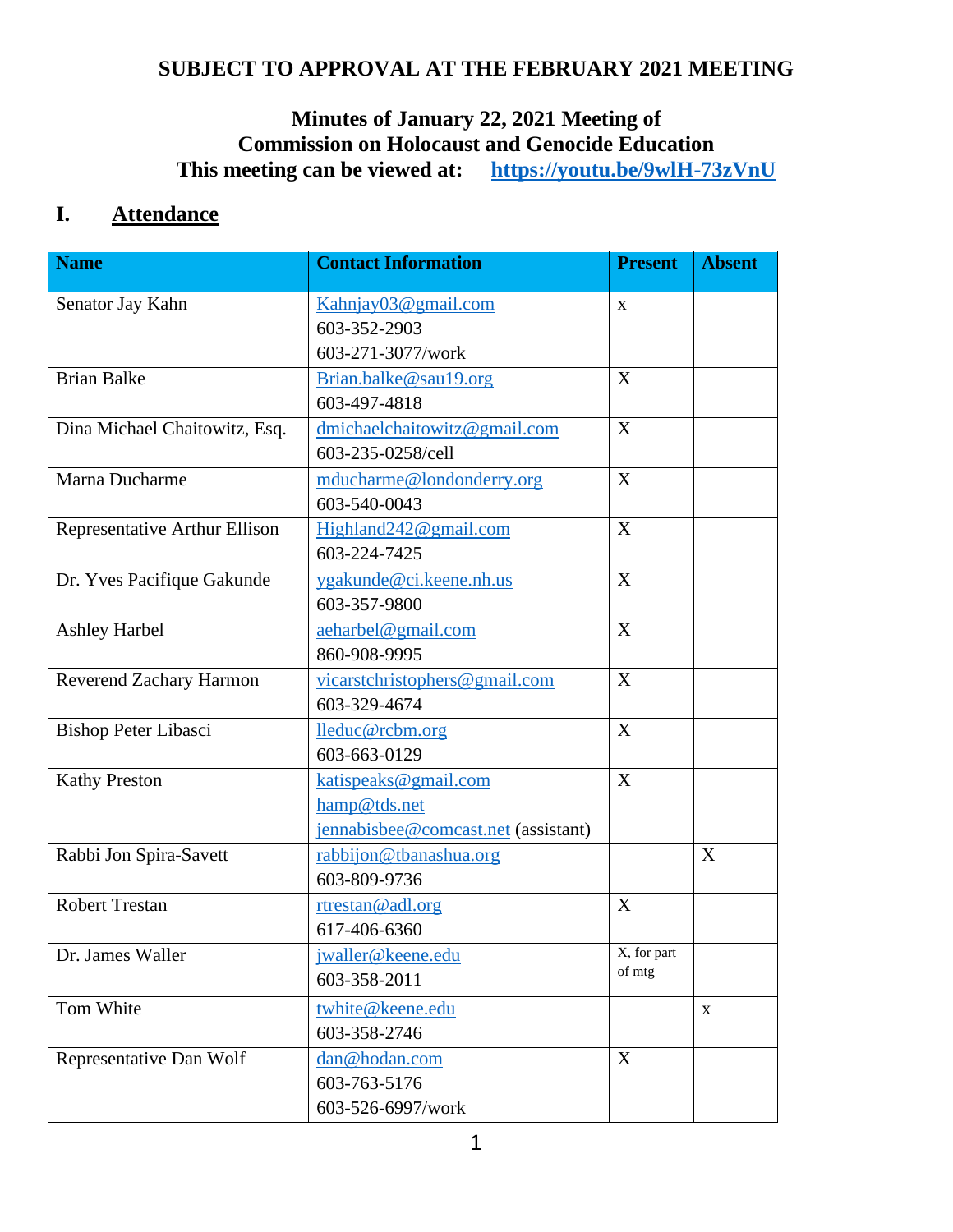## **II. Motions**

| <b>Motion</b>                                                                                                                                                                                                                                                                                                                                       | <b>Failed</b> | <b>Passed</b> | <b>Abstain</b> |
|-----------------------------------------------------------------------------------------------------------------------------------------------------------------------------------------------------------------------------------------------------------------------------------------------------------------------------------------------------|---------------|---------------|----------------|
| <b>Motion to accept minutes from December</b><br>1.<br>2020 meeting.                                                                                                                                                                                                                                                                                |               | $\mathbf X$   |                |
| <b>Motion to recommend to the state Board</b><br>2.<br>of Education the proposed Holocaust and<br><b>Genocide education minimum standards</b><br>discussed, reviewed, and approved at the<br><b>Commission's January 22, 2021 meeting</b><br>and request that the Board of Education<br>introduce the recommended standards at<br>its next meeting. |               | $\mathbf X$   |                |

This is a synopsis of the highlights. Please view the recording for the complete conversation.

## **III. Minutes.**

Robert Trestan made a motion to accept the minutes of the December 2020 meeting; Kati Preston seconded. The minutes from the last meeting were accepted unanimously by the Commission members present at the meeting.

## **IV. Report of Subcommittees.**

## **1**. **Policies Subcommittee:**

Brian Balke explained the process that will take place once the Commission approves a proposed standard. First, the proposed standard would be presented to the state Board of Education, for inclusion in ED 306 (the minimum standards). The Board of Education would consider it, give the public the opportunity to participate and, if Board of Education is in concurrence, the language would be approved and presented to the Joint Legislative Committee on Administrative Rules ("JLCAR"). After we finish this process, the Policies Subcommittee would then move onto the next phase of its work, a draft recommended policy for school boards to adopt.

Ashley Harbel explained that the current version is similar to what folks saw at last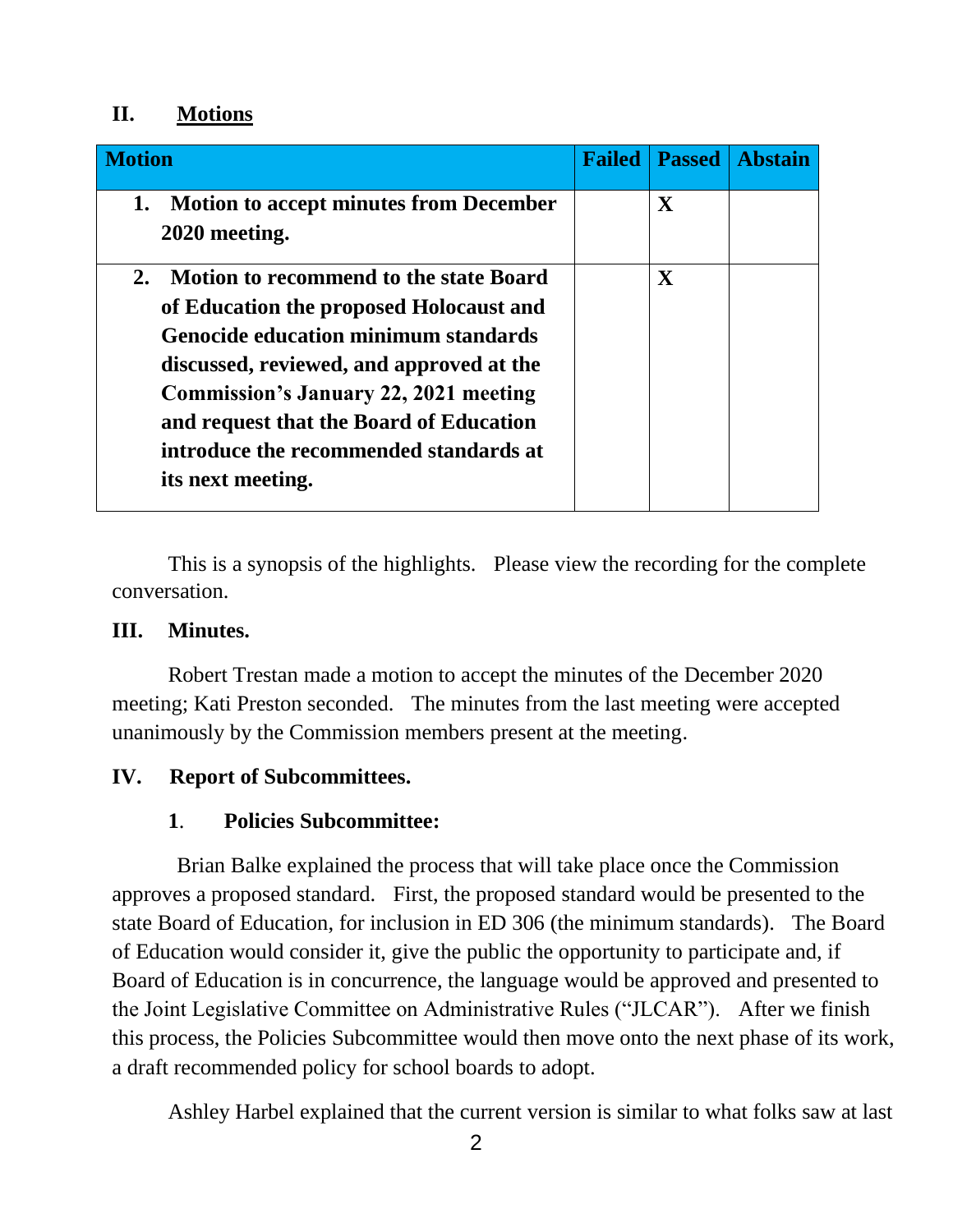full Commission meeting. The Policies Subcommittee met with Dr. Greene who gave us some good feedback. Some specific changes:

We changed "at least by  $8<sup>th</sup>$  grade" to "at least by  $6<sup>th</sup>$  grade." The addition of the word "component" makes it clear that we are not requiring schools to create a separate course, but Holocaust/genocide education must at least be part of an existing course in high school. Regarding (c), we will create a recommended policy but we are not requiring school boards to adopt a policy. But note that even if school boards don't adopt a policy, they must comply with the minimum standard. Regarding section (d),  $(d)(3)(i)$  concerns content; (ii) concerns delivery method; and (iii) is about what kids are "doing" with the information. In response to a member's query, Harbel confirmed that the first two paragraphs--(a) and (b)--mean that while Holocaust/genocide education is required as part of an existing course in high school, it is also required "at least by  $6<sup>th</sup>$ grade."

We discussed some particulars of the draft, including the meaning of the phrase "continuing through to grade 12" and whether it is intended to mean "yearly." Harbel explained that the requirement does not mean that the subject must be taught yearly. Ducharme explained that there is a concept in education called "spiraling," which means that a subject is revisited over time, getting more developmentally complicated. In an educational sense, teachers would realize there is time and place for the subject matter and school officials would understand this to mean that the subject should be hit upon in appropriate courses. Brian Balke emphasized that pursuant to this draft standard, the subject only needs to be taught twice: in late elementary school and then minimally at least once in high school. Schools could choose to do more, however. Ashley Harbel explained that the new language in (d)(iii)(3) comes from the ADL's pyramid of hate. To address concerns that the standard should incorporate the language in RSA 193-E-2 (the criteria for an adequate education) about making informed choices, we added a reference to RSA 193-E-2.

We talked about a number of other issues that could conceivably be addressed in the standard: whether the concept of bullying should be included; ensuring that victims are not identified only by the trauma they experienced; and evaluating whether the standard is effective. These issues will be addressed by the Best Practices and Policies Subcommittees.

One committee member asked how we will learn if districts are following through. Senator Kahn pointed out that, over the course of the Commission's life, we are charged to both identify "best practices" and determine how they are being implemented. Brian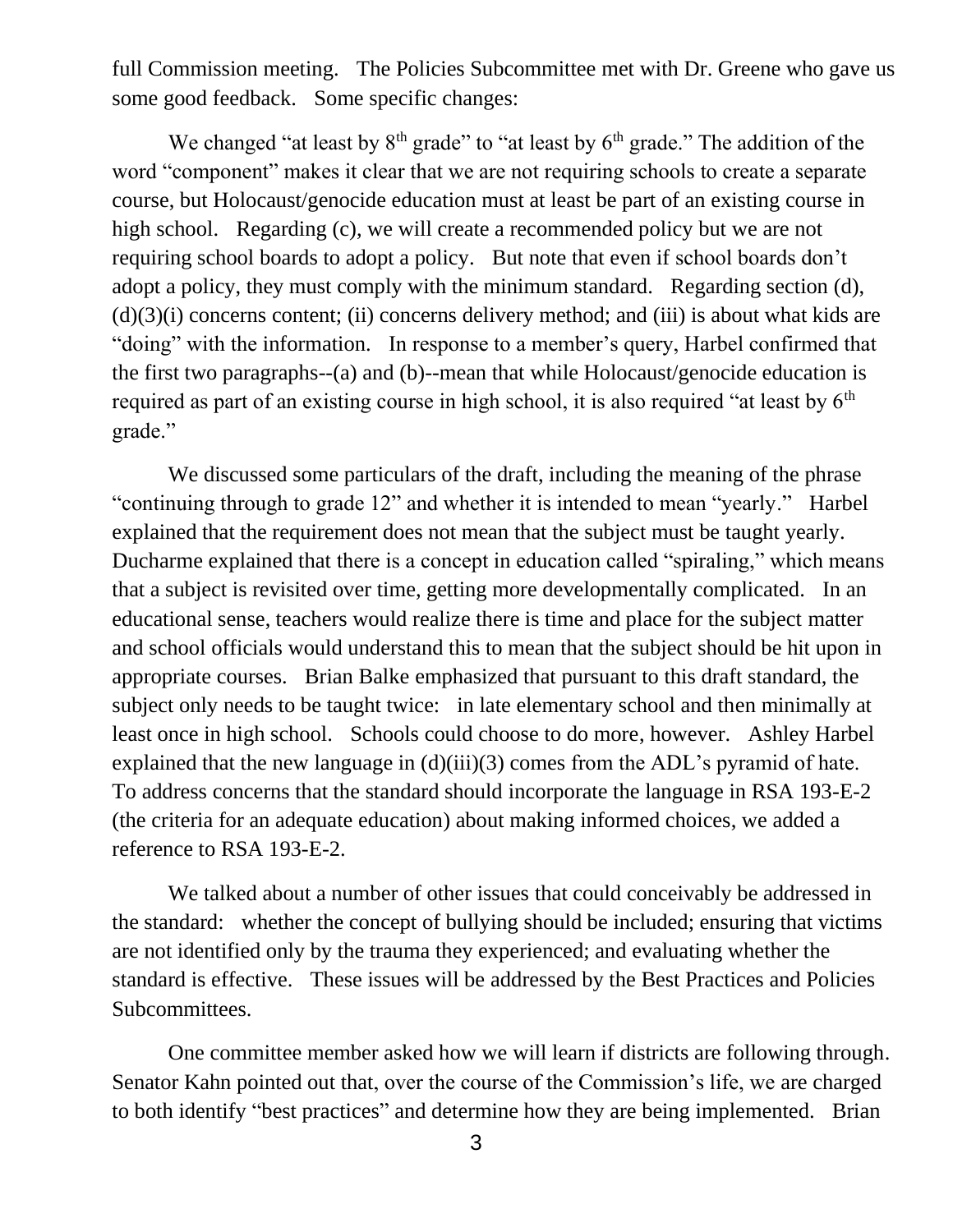Balke noted that superintendents are required to sign off that we meet the minimum standard expectations. And the Department of Education also has a school approval process where the schools are required to show evidence (with a course catalog, for example) to ensure that we are meeting the minimum standards.

Chaitowitz asked if other states that have a Holocaust/genocide education mandate require more occasions on which the topic is taught. Robert Trestan said some states require a certain number of hours, but pointed out that we had chosen to give school districts flexibility. Chaitowitz asked whether it would be useful to use the word "periodically" so that it is more than one occasion between  $6<sup>th</sup>$  grade and high school. Harbel responded that "best practices" will suggest that we touch on the topic more frequently.

Senator Kahn said it might be valuable to approve the standard today, if we can, so that we can get the standard to the Board of Education in February.

There was then further conversation of the process that will take place once the Commission approves a standard: the Commission would make a request of the Board of Education to have this standard brought forth at the next available meeting. The Board of Education will consider the standard, and then it would put the standard on the agenda which would allow the public to weigh in. Once the standard goes to the Board of Education, it becomes the work of the Board, and it is out of our hands. It would be up to the Board whether to share any feedback with us for further comment and any amendment. We think that the Commission will continue to be involved in looking at the testimony and comments received by the Board, as Dr. Greene suggested when he spoke to us. Our input at this point is probably though written documentation. Once the Board of Education approves the standard, the Board will send it JLCAR. That too requires a period of notice and public comment. If everything has gone well, JLCAR will have a recommendation from staff that we've complied with all notice requirements, and the standard is consistent with the statute, and that we haven't exceeded legislative authority either in word or cost for the implementation of the statute. We would want to speak to JLCAR, we would want to give some history and explain what we did, but once the Board of Education takes action, our ability to influence is over, apart from advocacy at JLCAR. We discussed having two to three people speak on behalf of the Commission.

At this point, there was a lot of conversation about the particular wording of the motion to be presented to the Commission. Please listen to the recording for the particulars.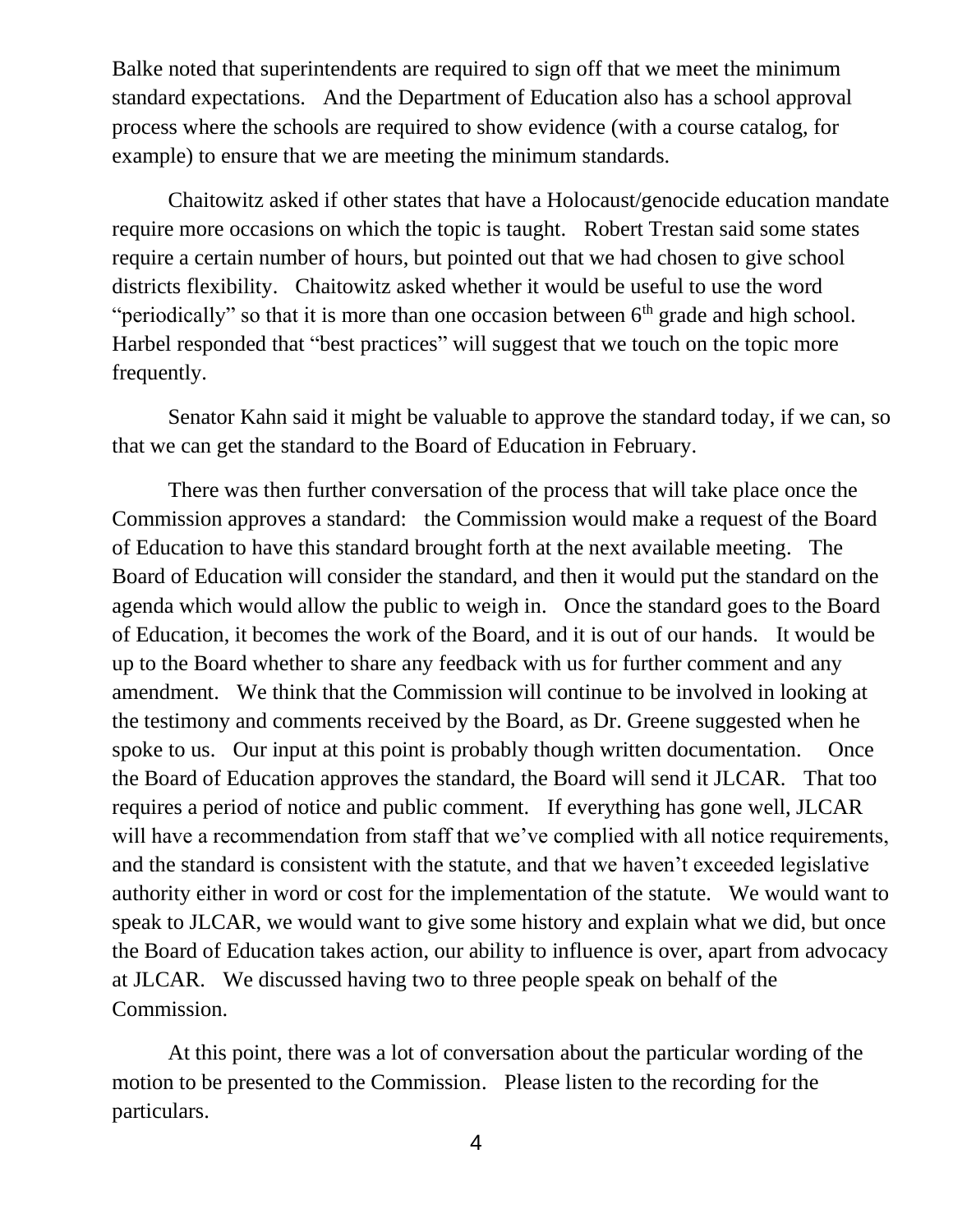The following motion was made: Motion to recommend to the state Board of Education the proposed Holocaust and Genocide education minimum standards discussed, reviewed, and approved at the Commission's January 22, 2021 meeting and request that the Board of Education introduce the recommended standards at its next meeting.

Brian Balke made the motion. Reverend Harmon seconded. The motion was unanimously approved by all those present. Dr. Waller was not present for the vote.

Ms. Harbel will circulate the final version (**Attachment A, below**).

Senator Kahn said that we should send the minutes of this meeting with the minimum standards and a cover letter to the Board of Education. The cover letter will have everyone's names on it.

Rep. Ellison and Wolf have been reappointed to this Commission.

# **2. Implementation Subcommittee**

Members of the Implementation Subcommittee briefly discussed what we have been talking about: setting up a website or FB page; recommending an extension of the life of the Commission so that we may monitor the effectiveness of our "best practices" and the standard over the long hall; discussing what entity (maybe, the Cohen Center for Holocaust and Genocide Studies) might host the resource guide that the Best Practices Subcommittee will create. Beyond that, we are waiting to get the "best practices" and policies before we do any "implementing." Harbel also noted that the Best Practices Subcommittee was also waiting for the minimum standard.

# **V. Other**

# **1. At December's meeting, we had agreed that our February meeting would be on February 12 at 3 pm. The meeting will go forward on that day.**

2. Ms. Preston moved to adjourn. This motion was seconded by Ms. Harbel, and voted upon unanimously. The meeting ended after approximately 1-1/2 hours.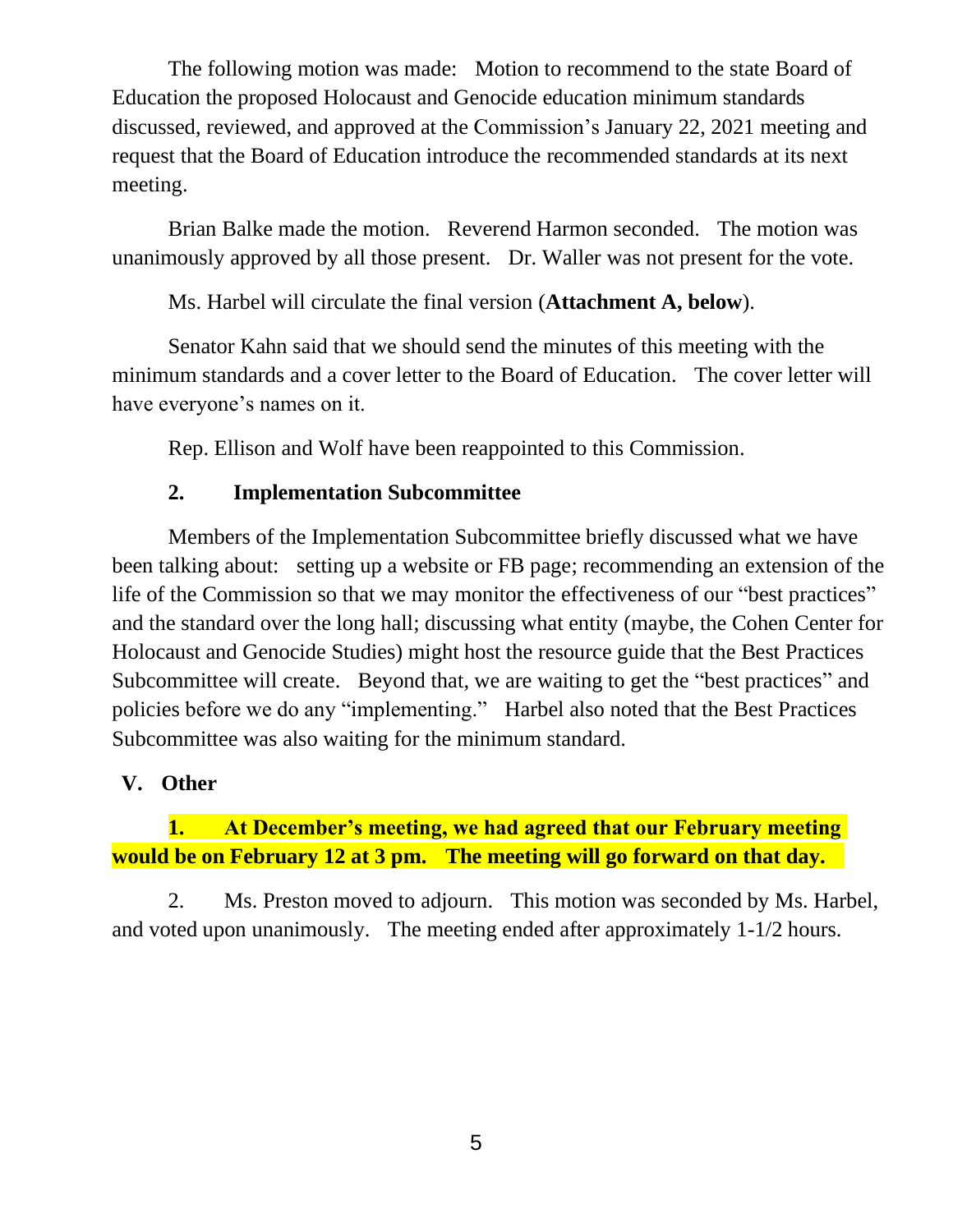### **ATTACHMENTS TO MINUTES**

### **ATTACHMENT A**

### **Holocaust and Genocide Education Minimum Standards**

- a) Each district shall establish and provide comprehensive instruction in Holocaust and genocide education, implemented not later than 6th grade and continuing through grade 12 as a component of a course in Social Studies and/or English Language Arts and across the curriculum as applicable.
- b) Each district shall incorporate instruction in Holocaust and genocide education into an existing course (or courses) that is a required condition of high school graduation for all students.
- c) School Boards are recommended to adopt a policy on Holocaust and genocide education.
- d) The local school board shall require that the instructional program include the following specifics to Holocaust and genocide education:
	- i) Integrated, developmentally appropriate instruction in Holocaust and genocide education. "Holocaust and genocide education" means studies on the Holocaust, genocide*,* and other acts of mass violence (RSA 193-E:3-a, II-a-c).
		- 1) An understanding of the terms genocide and Holocaust, as defined by section II-a and II-b of RSA 193-E:3-a of NH Adequate Public Education Act.
		- 2) Historical facts about the causes and events of the Holocaust and other genocides.
		- 3) How and why intolerance, bigotry, antisemitism, and national, ethnic, racial, or religious hatred and discrimination have evolved in the past into genocide and mass violence.
	- ii) Opportunities for students to develop a knowledge and understanding of the impact of intolerance and bigotry through developmentally appropriate activities that include concrete experiences and interactions with, but not limited to, primary documents, witness testimony, historical documents, and mixed media.
	- iii) Instruction and activities designed to enable students to:
		- 1) Analyze and understand that democratic institutions and values are not automatically sustained, but need active civic responsibility and engagement (as referenced in RSA 193-E:2).
		- 2) Identify and evaluate how intolerance, bigotry, antisemitism, and national, ethnic, racial, or religious hatred and discrimination can evolve into genocide and mass violence, such as the Holocaust, and how to prevent the evolution of such practices.
		- 3) Identify and evaluate the power of individual choices in preventing hate and bias.

**\*\*\*\*\***